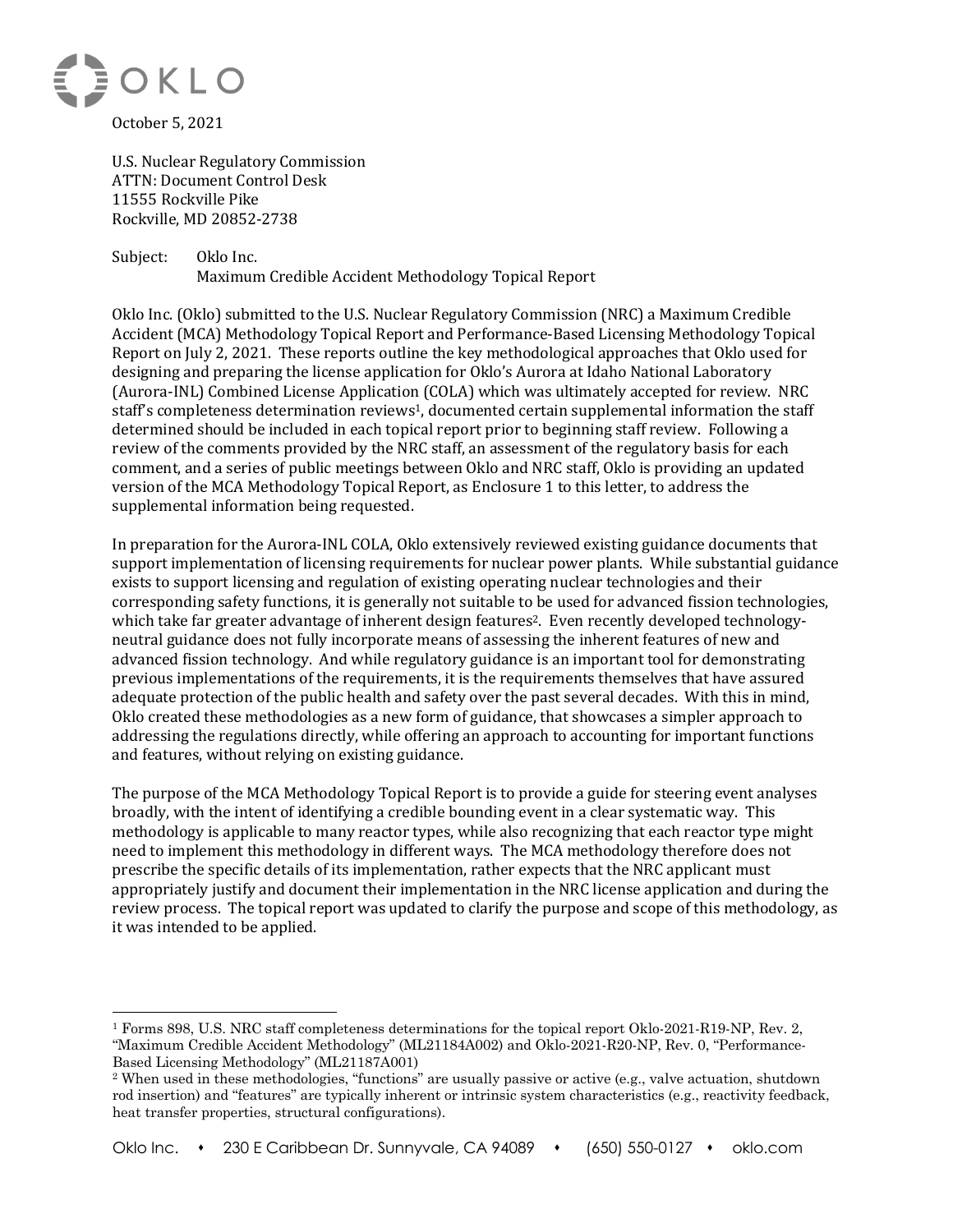

Oklo's review of the NRC staff's comments in the completeness determination forms resulted in the following supplements or edits:

- 1. Comment I Oklo supplemented Section 1, "Purpose and scope" with a new Subsection 1.2, "Regulatory requirements," to include an explicit discussion of the specific regulatory requirements for which this methodology is intended to satisfy.
- 2. Comment II Oklo supplemented Section 3, "Identification of possible events" to include a discussion of specific tools that can be used to support justification of the identification and assessment of events. Language was also included to state that each NRC applicant that uses this approach, regardless of the tools selected, must provide proper justification and documentation to support their final assessment. As previously mentioned in this letter, the purpose of this methodology is to guide event identification more broadly, and therefore it is not intended for this methodology to also prescribe the tools necessary to implement this approach. Oklo supplemented Section 1, "Purpose and scope" to clarify this expectation.
- 3. Comment III Oklo supplemented Section 1, "Purpose and scope," with a new Subsection 1.1, "Interfaces," that explains how this methodological approach is intended to work in tandem with other licensing strategies, including the Performance-based Licensing Methodology. Included in that supplement, is the importance of assuring that potential uncertainties associated with the use of new and novel features should be appropriately considered in the identification of possible events in the MCA Methodology. In developing the supplement to this comment, Oklo reviewed the all referenced materials in Notes 1 and 2, as well as the specific information communicated during the public meetings and through direct correspondence, and updated the topical report throughout to address the relevant information provided.
- 4. Comment IV Oklo supplemented Subsection 1.2, "Regulatory requirements," with clarification that ties the need to account for design qualifications of the NRC applicant to specific NRC requirements. Specifically, 10 CFR Part 50, Appendix B, "Quality Assurance Criteria for Nuclear Power Plants and Fuel Reprocessing Plants" provides high level requirements that assure the quality of the design of nuclear power plants. While 10 CFR Part 50, Appendix B, only provides high level requirements, it is recognized that each applicant using this methodology should either have an approved, or be in the process of gaining NRC approval, for their quality assurance program. This quality assurance program should include the necessary specificity that assures those high level requirements will be met.
- 5. Comment  $V 0$ klo supplemented throughout the MCA Methodology Topical Report to clarify how this methodology may incorporate, but does not require, the use of probabilistic risk assessments to support the overall analysis.

Following this revision, Oklo is confident that the NRC staff can move forward with the review of the MCA Methodology Topical Report. Oklo intends to submit a revised Performance-based Licensing Methodology Topical Report on October 19, 2021. Oklo looks forward to continued discussions on both the MCA Methodology Topical Report and the Performance-based Licensing Methodology Topical Report.

If you have any questions or need any additional information, please contact us at regulatory@oklo.com or (650) 550-0127.

Sincerely,

 $\sim$   $N_{\text{av}}$ 

Ross Moore Director of Regulatory Affairs Oklo Inc.